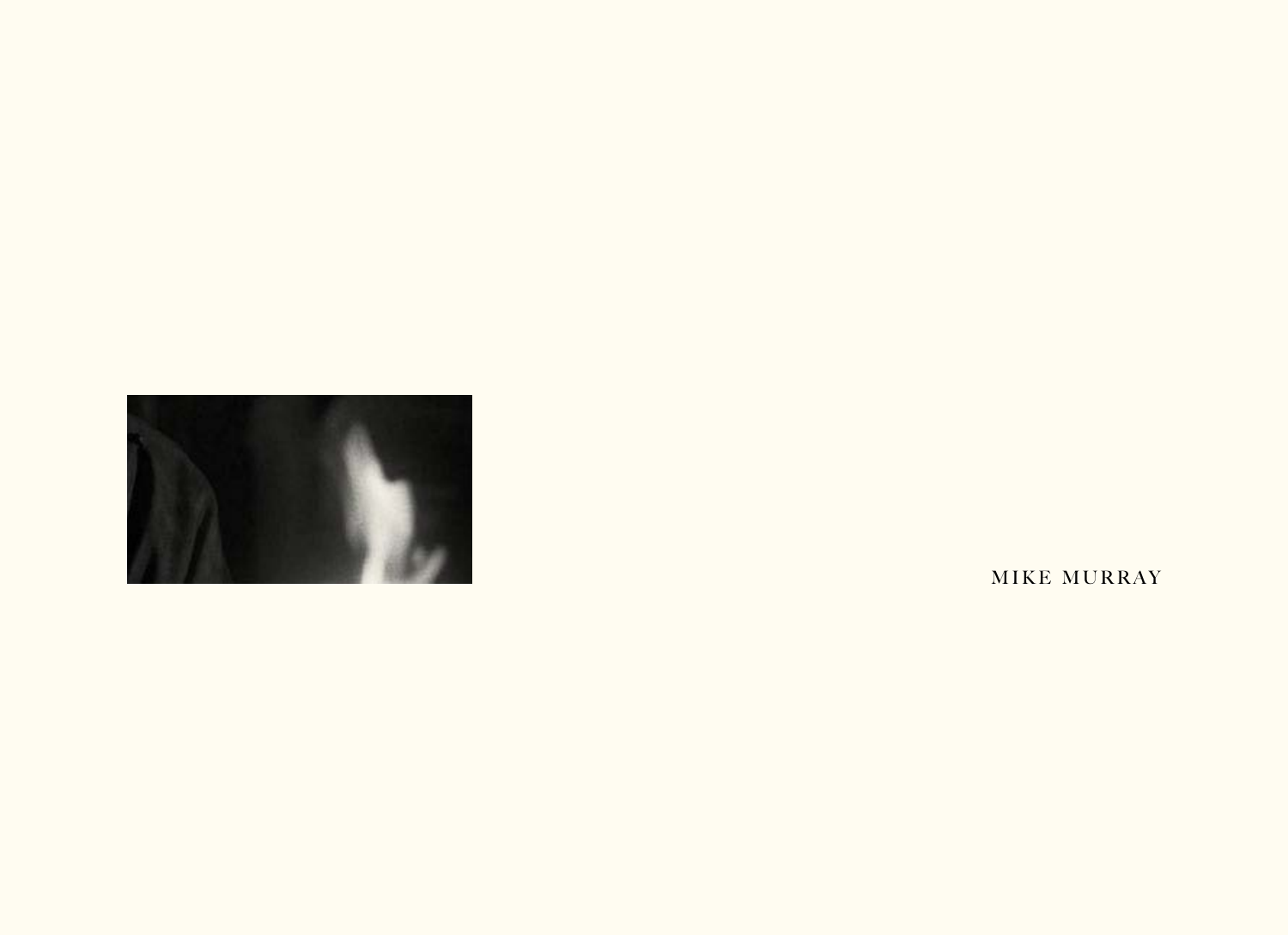## Nowhere Man murray and the Manuscript of the Murray murray and the Murray murray murray murray

It's the third family wedding of the summer, another<br>obscure cousin this time, and Walter—who avoided Tt's the third family wedding of the summer, another the first two—kneels his moist, towering frame into a conversation between two elderly couples he has never met, leans way into their personal space at table twenty-four, smiles through a growing anxiety as he hears not the words the couple are sharing but those of the annoyingly bossy, goateed deejay at the front of the hall demanding that all single men line up for the garter toss. That is, all losers who didn't bring a date, who shouldn't be living alone at fifty-four but should instead be watching children graduate high school or college and venturing out on their own by now, should be on the downhill run toward the close of a mortgage, should be smiling pretty at a juicy, growing retirement fund, and should certainly know where his next meal is coming from once he digests the half-baked stuffed chicken he's just been served.

*That means every one of you single guys*! shouts the commandant, cupping the microphone for more resonance. The floral centerpiece shivers. Moooooove it.

Walter puts an arm over the back seat of Close Lady, nods intently. If he shares a bloodline with any of these elders, the physical evidence is well disguised. But it's a deeper connection he seeks—aside from refuge—a link to the contentment in their eyes and manner. Lives wholly realized, potentials met, coupled souls now basking in the accumulated meaning of their years.

The group acknowledges him with vague smiles. "I'm sorry," Walter says toward one. "I missed the first part about why you were in the hospital to begin with." Despite his chronic inner palpitations [and genuine panic, to be referenced soon enough, Walter trying—unsuccessfully—not to think about that just now], he can appear, besides head-tiltingly lengthy, kinda serene [if the quivering jaw is not microscopically observed].

"Lobectomy," First Man says.

"Sounds serious," says Walter, increasingly concerned about age-related health issues these days. "That like an ear infection?"

"They removed his lung, dearie," Close Lady says.

"Holy shit," Walter says, nerves more responsible for the profanity than anything. [Walter rarely curses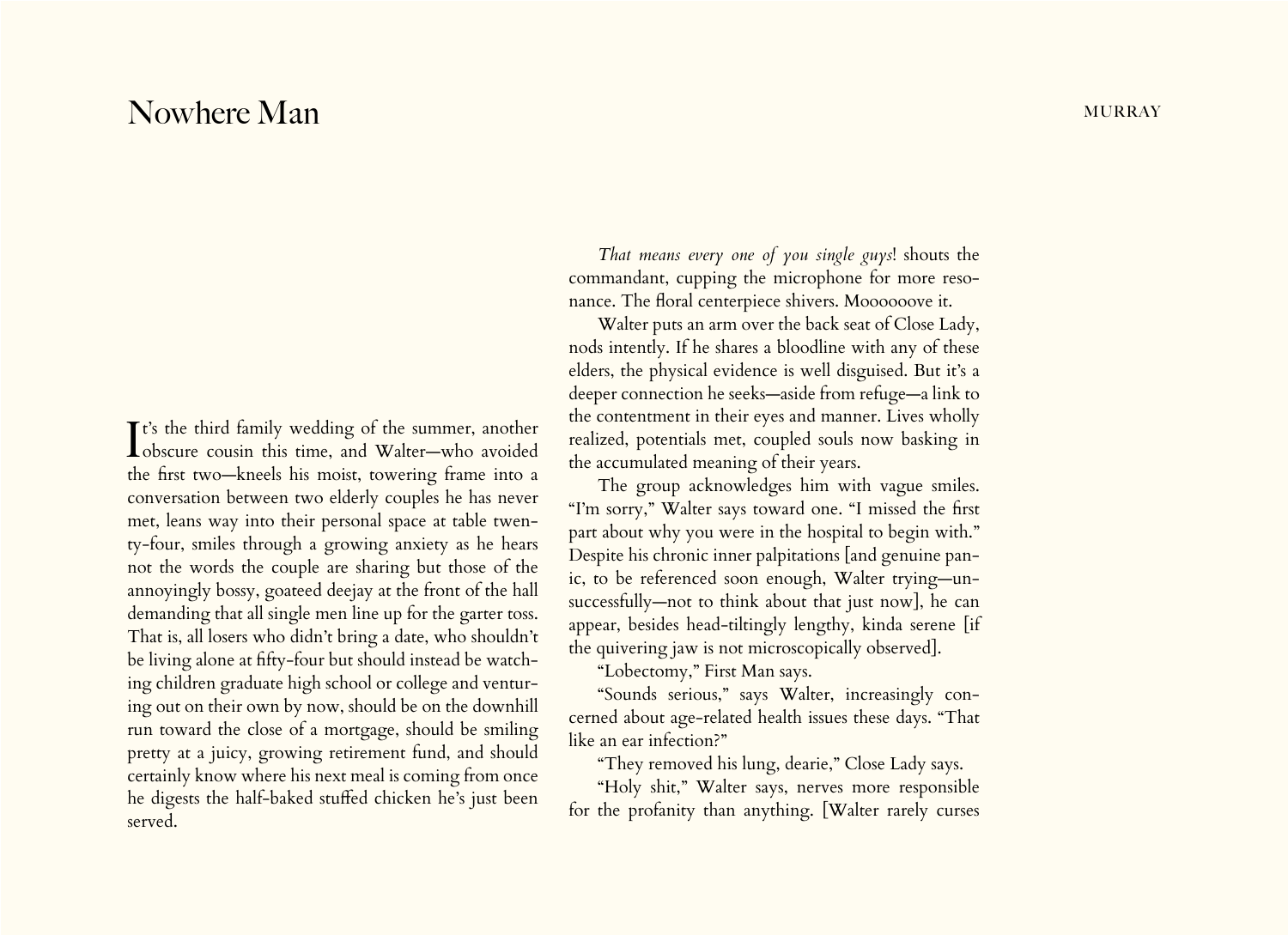and certainly not amid fresh company, especially pleasant-seeming elders, especially when he's intruded upon them and now his first impression is that he's a lout. A physically imposing but seriously wracked boor. Possibly.] The deejay is roving now, points to a reluctant teen whose tablemates thrust him toward the dance floor, looks for more victims. Walter feels the sting of eyes on his hunched back. "Infection?"

They clearly have moved on to another subject. First Man stops mid-sentence, just long enough to say "cancer," then returns his eyes to the others.

"Ear cancer?" Walter says. "I don't think I've ever heard of that." A laugh pops out of him. "Sorry. So, when was this?"

*Whose name was that?*

"Are you a friend of the bride?" Close Lady asks.

"Cousin," Walter says. "Fifth or sixth. One of many."

As he shakes the cold, blue veins of Close Lady's hand, he hears the deejay call out his name in an ominous tone. *Where is Uncle Walter? Wallllll-ter…We're not starting withOUT you…*

"You're related to the groom then?" Walter says more urgently. "What's his name this time…Peter?"

"That's right," Close Lady says. "Equally distant."

"I think they're looking for you," Second Man says.

"I'm a bit past that nonsense."

*Walll-terrrrr…Come out, come out wherever you are.*

"It's good luck catching the garter," Far Lady says.

"Five-time winner and still no wife," Walter says. He offers up a hapless smile, but behind it is genuine confusion [as in, hmm, what's up with that?] that at times boils his intestines [as in, what the *fuck*?!], Walter keeping the whole thing concealed, of course, but not from himself.

"That is good luck," First Man says. Close Lady smacks his arm. "See what I mean?"

There's a tug on his sport coat. Lucy, the six-yearold niece whose tiny bed Walter has usurped while he's in town, a too-clever child obsessed with revealing secrets and ratting out the insecure. A nosy little munchkin whose braided black locks and flouncy white dress, a ridiculously shimmering Egyptian goddess bib necklace that nearly plates her entire chest, mock the self-conscious. "Here he is!" shouts the pint-sized Nefertiti, poking his kidney with the butt end of a dessert spoon. "Found you!"

Walter is literally, actually, completely, unexaggeratedly [predictably] down to his last dollar. A crisp green one from two-thousand and six so pure and creaseless that it might have just been plucked from the money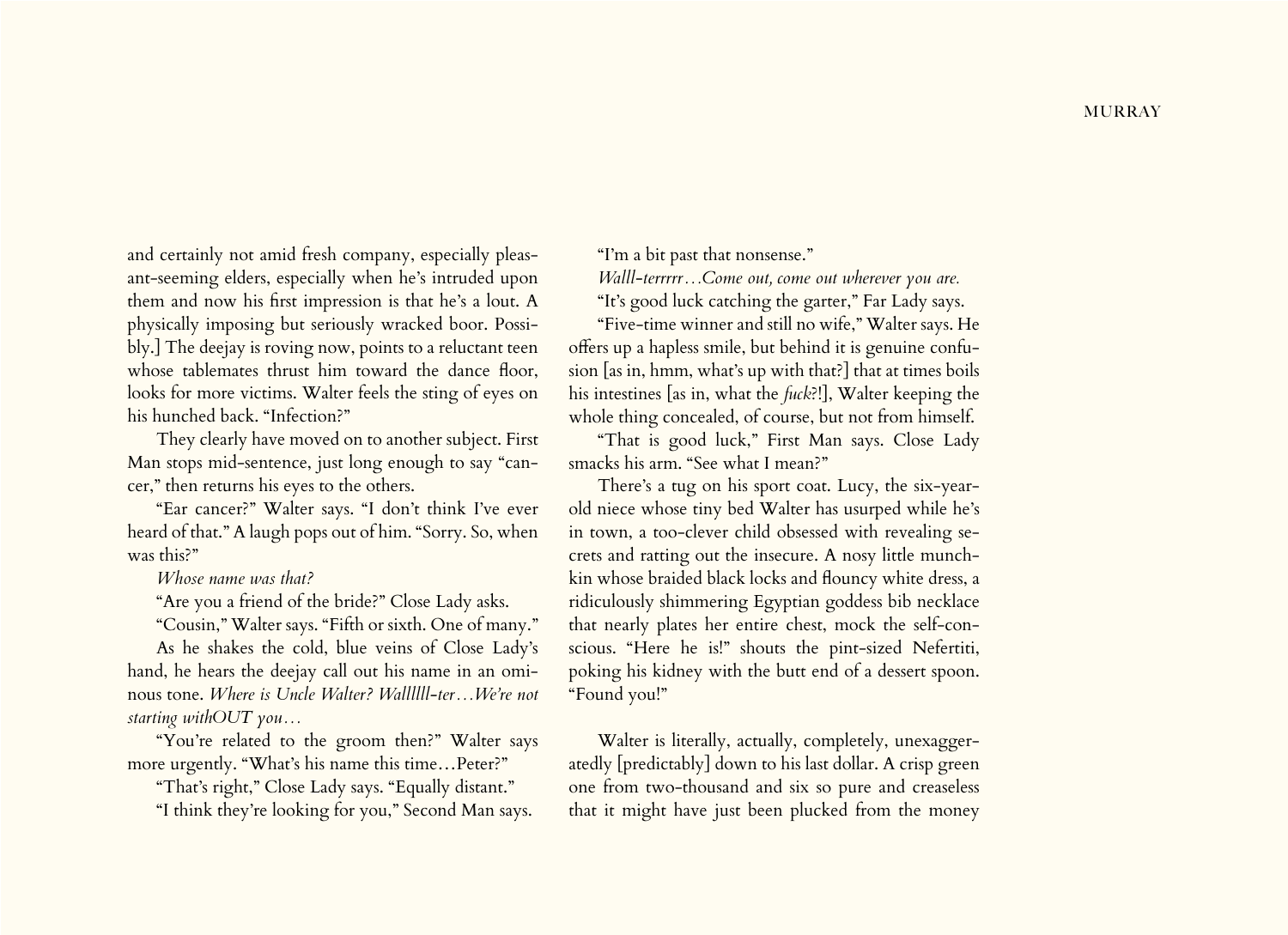freezer in Philadelphia. It is all that remains of Walter's final unemployment check. Will it go toward his rent, now three months in arrears? Will it cover his electric bill, now two months overdue with a promise, in bold, to switch him off Monday morning unless he squares his account? Will PennWest Bus Line accept it as partial fare to transport him back to Pittsburgh—just until he passes *GO*! or finds something to sell on Craig's List [such as the rusted tambourine his father supposedly bought him when he was three? Those two bags of unopened potting soil that've been rotting in the apartment building basement for a decade? The one-wheeled shop vac he yanks around his carpeted floors because the upright pooped out back in '07?]. "Come to DuBois for the weekend," his elder sister, Rosabelle, insisted. "We'll hang out at the wedding, then do whatever until you leave Sunday. The kids are eager to see their favorite uncle." And now here he is, broke and past being ashamed about it. Just frantic. Racing in his mind. Keeping it from her, a secret no one knows except the authorities whose business it is to threaten him. They stopped calling him only because his phone was shut off weeks ago. The mail still comes, though. It's free. Envelopes with windows and his name, thin ones that no longer include whole bills… just ugly print on yellow or pink letterhead to emphasize

the point: "You are a financial menace, Walter. We don't like you anymore. We will befriend you again for the sum of \$\_\_\_\_\_." [Fill in any amount; it's all bad cheese.]

For good karma, he slides the one-dollar bill into the satiny card box in the lobby at the reception. But his hand is not empty when he pulls it back, a mind of its own. In the bathroom, discreetly, he tears open the wellwish and exhumes a ten, not what he expects, of course, and kind of a shock, but it'll do. Trading one for ten. A good deal, but he realizes now that there are fifties swimming in there. How desperate is he? How daring? He plays it over and over, through dessert and drunken toasts, through the bridal dance, pictures his whisking by like an invisible breeze, absconding—*yes, absconding*! with another reward, whatever he can muster. Plays it over so much that he chickens out, counts his blessings [all ten of them], until it's too late.

Money is not Walter's only problem. He is prone to humiliation, even in the simplest of circumstance. He can trace his extreme self-consciousness to a horrible moment in his childhood. When he was seven years old, in the second grade at Pebly Elementary, he was admonished in front of the entire class for…for…No. That's not right. Not at all. There was no inciting incident, none that he can recall. Beet-redness has always been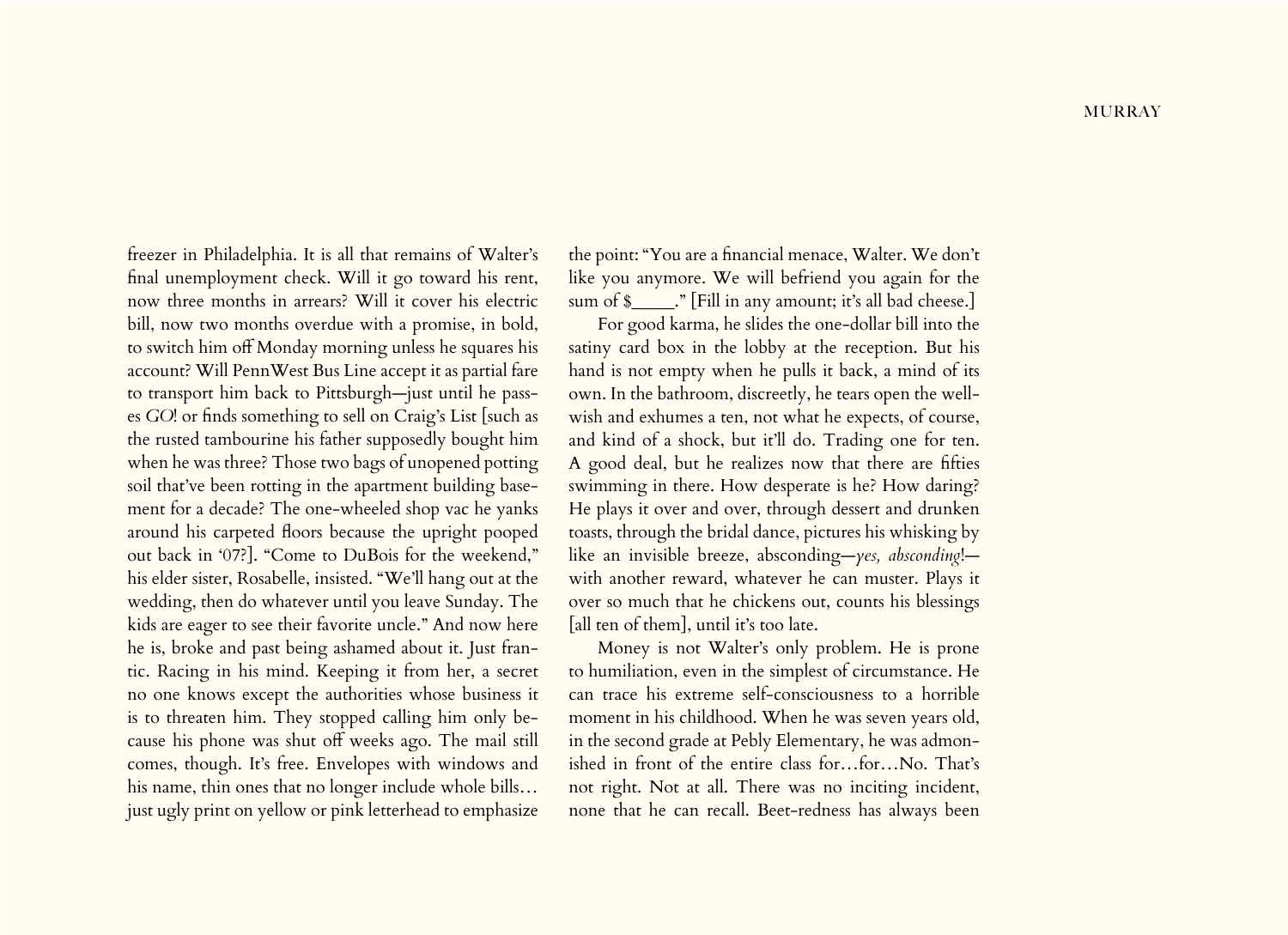his fleshened color. A shivered spine as forever a part of him as his young boy's voice that failed to change, or his gnarled orange curls, or his birthing hips. Okay, okay, individually, these characteristics sound just so ridiculously invented, as if a leprechaun were being observed. But Walter is six-foot-eight, blowing that comparison completely out of the water. Which makes him seem maybe that much more ridiculous? Consider his stoop! His hunkered walk, as if apologizing for his height with every step, bending to reduce his presence by a good foot, a giraffe dipping for fruit. A giraffe with curly orange hair. What's left of it. *Come on! He's not balding, too*! Well, no. But the curls, which were lush and loopy as…as…well, as a really healthy head of super-curly, super-soft, super-loopy orange hair [delicate as pillow fill?]…are only a fraction of their former loopy lushness. Oh, about three-eighths, maybe half an inch raised off his scalp. It won't grow bushier than that, not anymore, but okay, the line of it, the coverage, well that's still impressive—a skullcap of nappy orange felt. Not so much impressive. Distinct, though. A real attention-getter.

Here is where the basic brown eyes could be described, and then the pudgy nose, the dime-sized nostrils that let in too much light, reveal too much of the inner decor. But again, seriously, the breaking down of such details creates a more pathetic cartoon than the human Walter really is when taken as a whole. Which is why he favors family and long-time friends over new encounters. Especially with women. Attractive women. Regular women not so much. But either one he can feel, during that initial scan, absorbing the one or two details they will highlight when relating their meeting to others-if he is mentioned at all. They will talk about his warping posture. They will talk about his pale skin and tangerine glow. They will focus on the dewy forehead. Impressions Walter cannot control. Caricatures written in gestures and smirks. Not the real Walter. Not him at all. [Well, maybe on paper.]

Back to the unemployment. The *un* part. A good job for a tall man with marginal people skills. A quiet office, paperwork, entering data, recognizing trends, compiling reports, forwarding recommendations. Decent pay. Decent? You›re either comfortable or you›re scrambling, and Walter has always been scrambling. So scratch that. Lousy pay. Go with long hours, cramped cubicle, stale air, shitty pay and no chance of promotion. Medical, though. Which he›s used frequently. *The poor guy's not falling apart, too, is he*? All that was meant is that Walter used his medical coverage whenever he needed to. And it was adequate. Better than adequate—but not like "gen-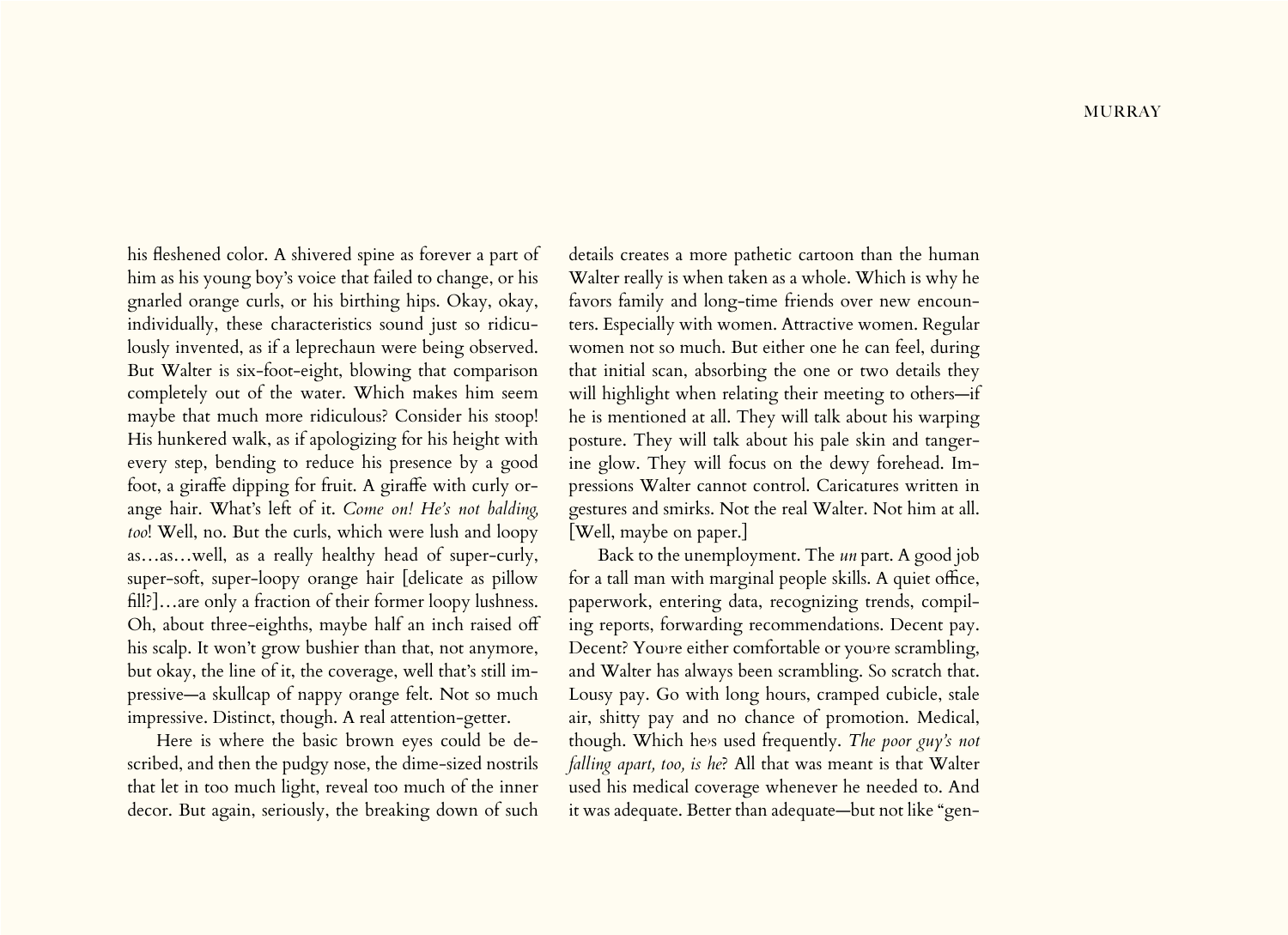erous," which is something seen in newspaper ads. Or "rockin'," which is how they read in alternative weeklies. They were okay. Average? Not the point. The point being that when Walter complained of lower back pain the first time his medical coverage provided him with several examination methods, from "take off your shirt/I'm going to feel around back there" to "hold still while this space-age time tunnel genomes every cell of your inner person" [during which Walter experienced an anxiety he feared was claustrophobia but was really apprehension at being anatomically revealed, the technician being gorgeous—not gorgeous, but attractive enough to cause perspiration and other claustrophobic-like symptoms; and it was all he could do to lie still for those twelve or six minutes, or those twenty, it was all a noxious blur, a real headspinner, Walter trying desperately, futilely, to maintain his calm, uttering playful nonsense that seemed, to him at least, like witty topical humor until she basically told him to shut the hell up, in tone if not in exact words…but maybe not in tone, because that wouldn't be professional, and she was all that: professional. So maybe it was just that she didn't respond to him at all when he tried to relax her with jocularity while his giant naked frame sweated up the sheet they'd draped over him, puddled the cushioned plank he was resting on—but not

resting, which is evident.

Somewhere back there a left bracket, an open window allowing in too much air, the point being lost.

So back to

And then

*Bottom line*: Walter has no spinal curvature. No fused vertebrae. Just low self-esteem, which cheaper tests [i.e., one quick peek at the guy] would reveal.

Further back, a more vital thread: the job lost. Still there, just with another in his place. Walter having asked for a raise, gutsy for him. Seriously. Ballsy but necessary. Admirable. The right thing, considering his dedication, his debts. Asked by his superior to show more initiative for, oh, about six months and then he'd revisit the idea. "Money doesn't grow on trees" was used in earnestness. Even Walter had to chuckle *to himself* when he heard that one. Only it wasn›t so to himself as he thought, so of course «You find this whole business laughable?» is the next thing out of the superiors mouth, carbon dioxide that smells like «uh-oh» when it reaches Walter›s aforementioned nose [description of ears not yet relevant but perhaps worth noting later]. Anxiety blocking any attempt at a casual «no sir» or «of course not» or, bet-

 $\vert$ .

<sup>].</sup>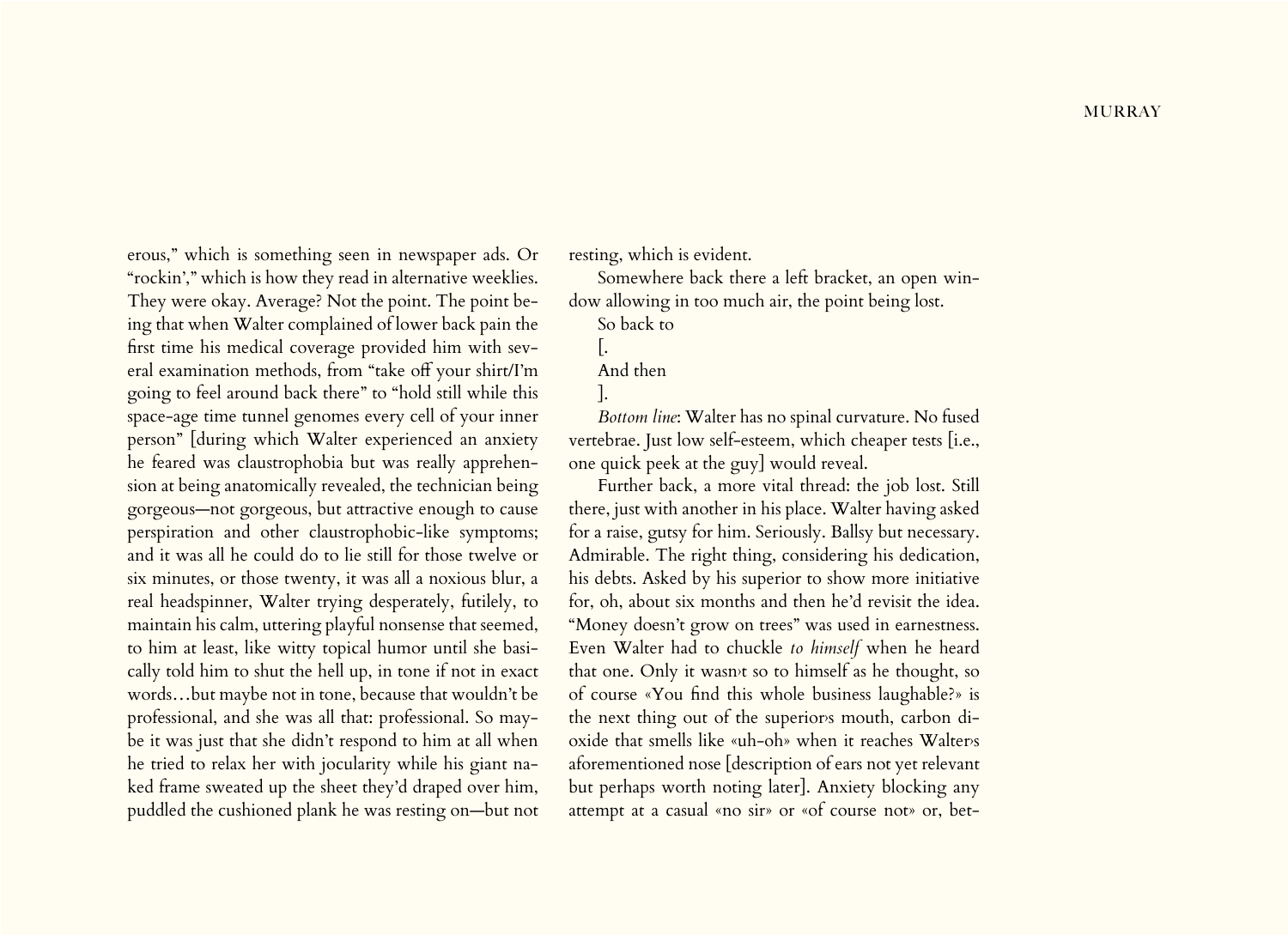ter yet, «I was just agreeing with you, boss.» The worry averting his eyes, screwing his concentration, forcing out some nervous laughter that only stokes the sudden fire across the desk. A lecture ensues, during which Walter, who knows the importance of agreement at such moments, bobs his head like a spring is loose neckwise, accepting blame and insults as if he›s enthusiating for more hot peppers on a roast beef sub. A manila folder is produced, Walter's name in blue script on the tab. A thin history. Performance reviews from the past several years, identical concerns and requests from management, minimal results. Passable. Functional. Cost of living increases regularly awarded as mandated by law. Nothing more. And here today, the nerve of him to want money he doesn›t merit. Their money. Company funds. A reward for what? *For what*?! Spittle on the electric pencil sharpener, round dots of it on the faux mahogany finish. Walter sinking in the office chair, the seat a leather swing on a metal frame, the back a strap of black, equally giving. But Walter, with so much mass, can't sink as far as he'd like, can't slither under the carpet and squirm back to his desk. He is forced to listen to his *berate-aumont*, which is not French and not even a word but how he plays it in his mind for no reason he can think of other than to distract himself from the queasy moment. *Berate-*

*au-mont…Berate-au-mont…Berate-au-mont*…Smooth on his mind's tongue. Over and over again. Berate-aumont…Berate-au-mont…Until the talking has stopped, possibly for some time, an answer awaited. From him. From Walter. A question he can't retrace. The meeting ended. The next day, Walter let go, a history of neglect cited. Warnings ignored.

The severance is more than he's made in a month. It is five weeks' worth. That's it. When he reads the numbers on the check he thinks he is a rich man, if only for a day. Or a week. But he signs up for unemployment that afternoon. Money for nothing. He'll be all right. Only he's not. After he calls his mother, who is eighty-eight and living in a nursing home near DuBois, a mile from his sister, Rosabelle, he kinda breaks down. Not because he's upset about losing his job. But yes, yes, very much that. But mostly—or at least somewhat—because his mother is pretty much goners mental-wise. Three times he introduces himself on the phone and three times he tells her he's been fired and is feeling low about it. [The boy needs his mommy.] Each time there are long pauses, and while Walter doesn't want her to be depressed about his situation, about his failure—his latest failure, because there have been others [in romance *duh*!, in school…like "let's put this schmo through seventh grade again…in athlet-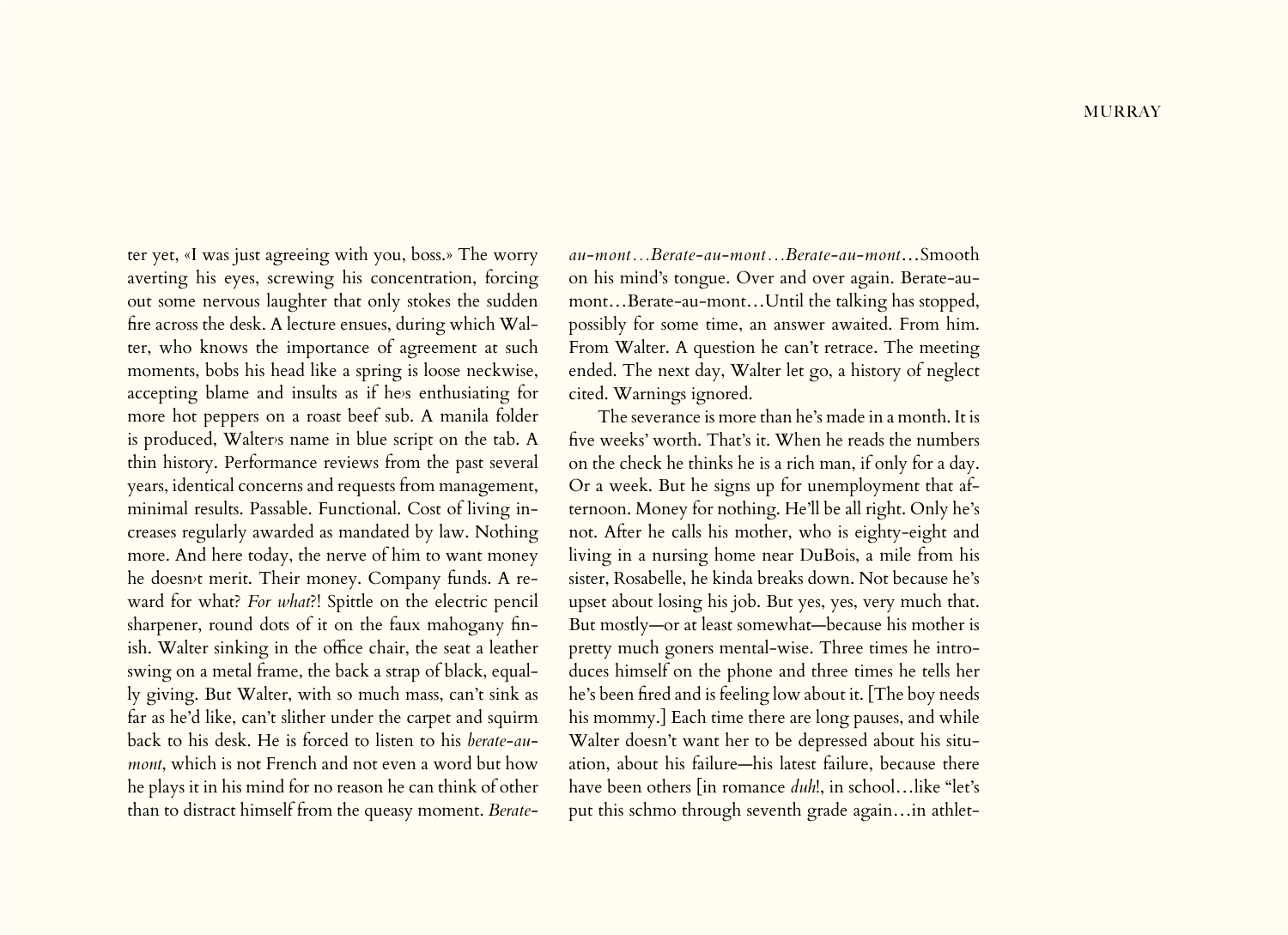ics *Yowza! The titanic clod hunker-lopes like Zera in Planet of the Apes, all knuckles and slapping toes*!…and, more than a few times—call it several; or seven to be specific—professionally. *Un*professionally, but everyone loses a job or two in life until they find a calling or at least a place to lay low for a good while, so we'll give him that. We'll give Walter that. Won't pound him when he's down about getting the axe from the arts nonprofit, about getting the boot from the project team at Bayer's research arm because his statistical analyses were only sometimes helpful, about having to quit the bank because they wanted him to take a stab at tellering instead, which he knew—he KNEW—was a bad idea for a man like him so tall and publicly sweaty and so money-flustered…

Again, a [ up there somewhere left unattended. Maybe eight or ten lines up. And everything after relevant, okay, but seriously flawed in the presentation. Abnormal to say the least. Or "Ab" would be saying the least. But that's him. That's Walter. He moves along, he settles in, his mind wanders, his thoughts disconnect and boom—*BOOM*!—he's scrambling to survive again, to find his place. It's completely apropos. And don't look that up because there aren't two p's in the first syllable. Not like *apprehension* or *appendix*[Walter possessing the

first but not the second]. But like *aptitude* [another ‹not›]. So [ and then

].

In the restroom, before heading off to Rosabelle's car—the reception finally winding down—Walter approaches the first available urinal, the low-mounted one for young boys, directs his stream downward at such a steep angle he nearly strikes a shoe. The release is powerful, wondrous. Pant-spattering.

"Fine catch," Some Guy says.

Walter glances right, toward the sink, Some Guy double-washing his hands.

"The garter," Some Guy says. "Saw it land on your shoulder. Half those guys couldn't reach that high."

"Lucky, I guess," Walter says.

Some Guy stares wide-smiledly while he cranks the paper towel dispenser, rips off half the roll. Walter looks down, finishes up. Wants to shake but feels Some Guy's eyes still locked on. Slides himself back in and zips up, those last few dribbles leaking cold to one knee.

"Lucky tall," Some Guy says.

"Or not lucky t'all," Walter says at the sink. The joke escapes the man. His eyes cloud. Others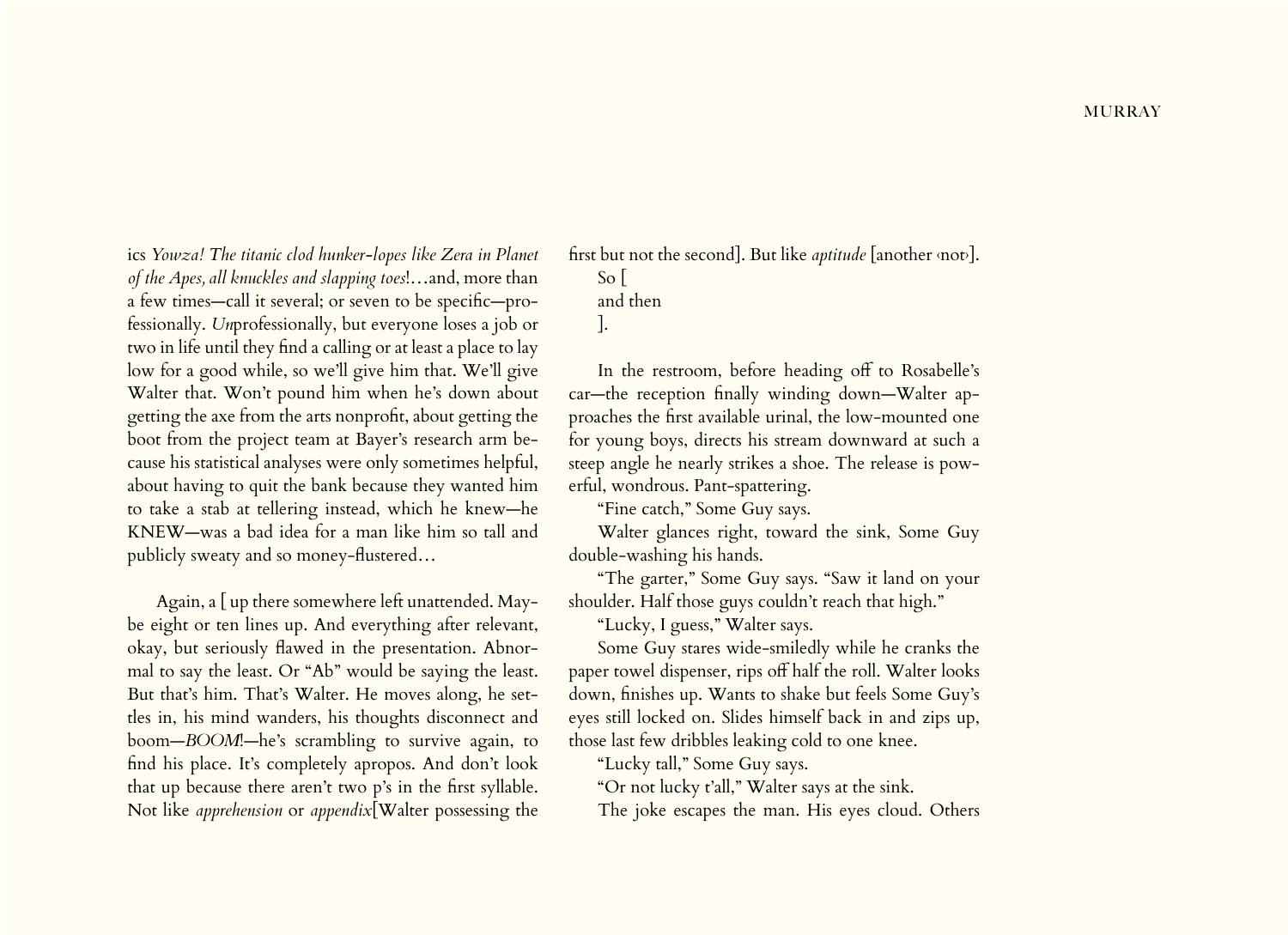needing to wash. The restroom filling with laughter now, men straightening ties for the ride home, waiting wives, children running amok. None of that Walter's. Somehow missed that path, forked left instead of right. As if someone switched the sign.

## SOME MEASURE OF HOPE. THIS IS ALL OLD GROUND. WHAT MIGHT HE LOOK FORWARD TO? THE LATEST GARTER BRINGING HIM NEW LUCK? PROSPERITY? CONNECTION?

*Catching up*: His mom. Losing her brain, her kids losing their wits, especially Rosabelle, who is so strong and so tender and so loving and so giving and so patient, and now so tired and so scared and so guilty for wanting her dear mother to pass on *soon please*! that she goes to confession twice a week to beg for absolution. She has problems of her own—obvious physical problems like her limp [bad hip, from when she fell in Walter's apartment, tripped over his giant shoes *six years ago*!], arthritic joints in both hands so her computer entry career is over. *Look at the size of those knuckles*! And gout.

But she married well. Enough. A quality man who shakes Walter's hand coming and going, who doesn't just pass the phone to Rosabelle when Walter calls and tries to say nice things without eventually complaining

about his persistent loneliness, but talks to Walter and asks Walter what the weather is like ninety miles to the south and west, asks him if the Pirates have any prospects this year, informs him that their three children are eager to see him one of these weekends soon so if the car's sea-worthy he should fire up the engine and get his ass over to DuBois. And he says ass with playful gusto, an emphasis that tells Walter he isn't really a curser but is using it to be funny and maybe it's just between the two of them, guy to guy, man to man. And it makes Walter feel like a guy, like Henry's buddy [Henry being the brother-in-law, of course]. A guy can never have too many friends—and Walter's got about zero. For real. Yeah.

Telephone Henry is not like Flesh Henry, though. Flesh Henry is too busy to chat or catch a game on TV. Especially the last few years as Ma's slid downhill. It's Flesh Henry's money that's got her in the nursing home. Some of it Rosabelle's, but her work options are limited these days because of her bloated knuckles—*and man, they hurt like a mother*!—and her frequent trips to The Home to sit with a woman who, let's be honest now, wouldn't know/wouldn't care if Rosabelle never showed up again. Flesh Henry admires his wife's dedication. He's told Walter so. But even Walter [and now the word *dimwitted* was almost used adjectivally, and that wouldn›t be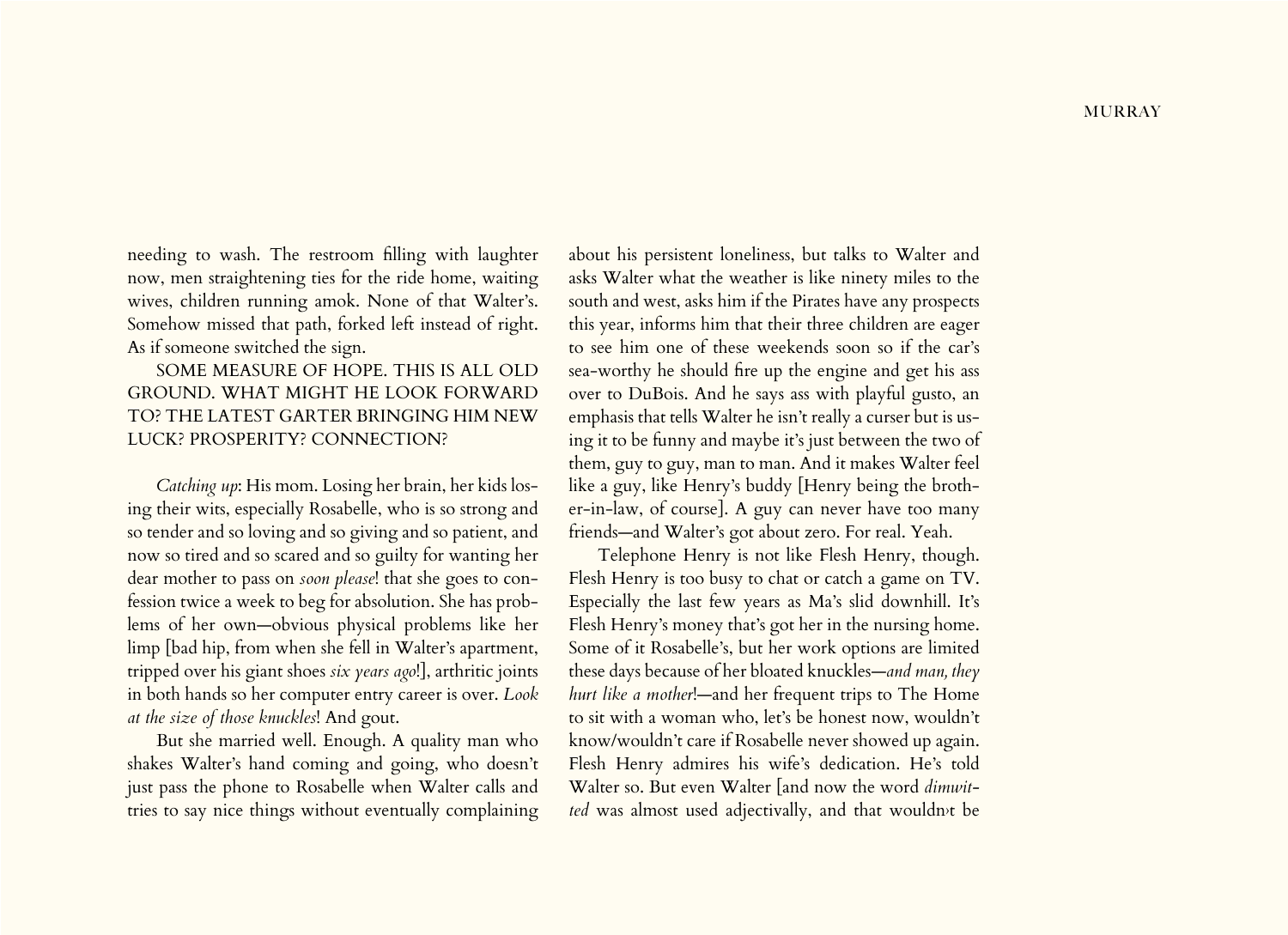right. Or accurate. Walter's a bright guy. Admittedly *un*bright, of course, but when he's around family he's actually jovial and proportionately sweatless.] Even Walter thinks there's no more point to these visits. So he stays away himself. Hasn't seen her in months. A year? More? Wait, there was Christmas in '09. They hugged. He felt it. Mama hugged him and said she loved him. *I love you, son*. She said it right into his good ear. Walter heard it.

No he didn't. But the hug was real. The hold. Not a good grip from the frail old thing, and Walter's a piece to get around. [Not thick, just a bit wide.] So she touched him, his shoulder or elbow or something. A limb. Brushed him good, probably to keep from teetering. They were on her bed, side by side. Sitting. The television on. A movie. Hitchcock. The Birds. Tippi Hedren. Rod Taylor. *Confident guy*! Bunch of screaming kids. Pecking. Blood. Cool stuff. The volume too low. Walter with the clicker, wanting to finger it up but knowing that would be bad. Very bad. Focus on Mommy, study her eyes, her empty sweetness. Where does her mind go in those vacuous smiles? A pre-Heaven? A quick glimpse of a better world? Hopefully. *Please God, let it be all right for her. Take her soon. Get her off our backs*. Take away the guilt Walter feels at not lingering more than ten minutes on Christmas Day, for not buying her a gift, because…

two reasons: one obvious [the old lady's had it] and the other, consider his status: Walter's always broke. Didn't even take wine to dinner. Drank plenty of Flesh Henry's, though. Good stuff. As if Walter could tell Boone's Farm from whatever a good bottle would be called. Something French. Always French when people refer to class. What do slummy French people drink? Crystal Light?

Bought Rosabelle a sweater that year. Went through all the racks at Macy's. Anything with a big red sign. Found something with a purple dot on the tag screaming "Additional discounts taken at register!" The perfect gift, budget-wise. Kind of pretty, too. Stretchy white with cardinals sewn onto the front, two of them on a branch, singing, he knew, because little black notes were floating near their beaks. A happy sweater. Upbeat. Expressing love. And Walter loves Rosabelle. She does so much for him with Henry's money. Puts him up when he's in town. Feeds him all the squares. Doesn't lock the pantry [an overstuffed walk-in!]. Lets him sleep in. Doesn't wake him for church. Asks nothing of him other than to make the drive from Pittsburgh. Hands him a twenty when he leaves—for gas. Always something thoughtful under the tree for him. A box wrapped like a pro. Walter's name on a Santa tag in the same script their mother used on his brown lunch bag back in the school era. So Rosa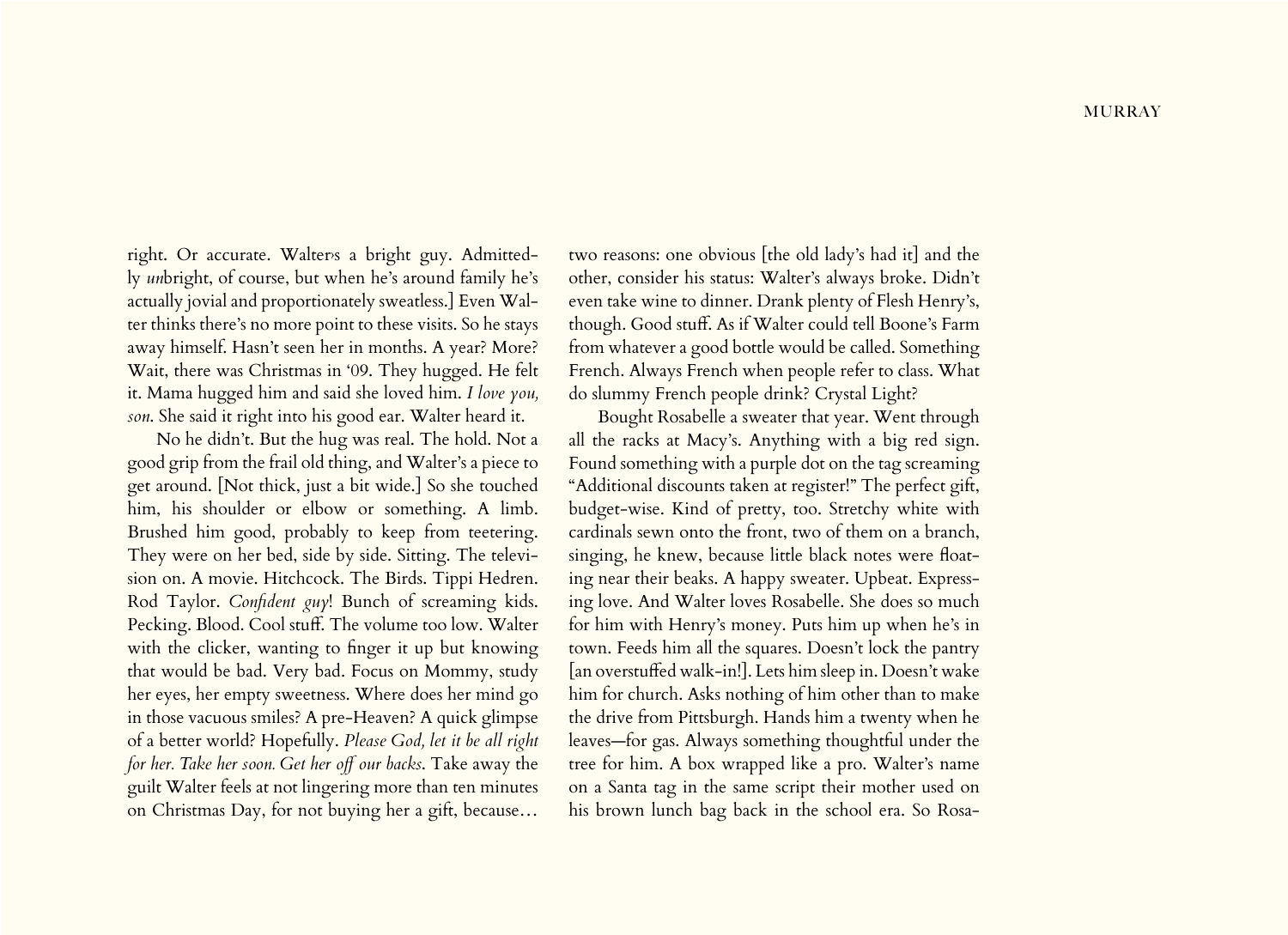belle inherited that, has the penmanship gene on Mom's side. Walter fearing she's got the brain problem, too. The big A. 'Cause if Rosabelle goes, he's sunk. The other two—the sister in Chicago, the brother out west—they don't like him. Plain don't like him. Here are words he's heard them use to his face [TO HIS FACE!]: *mooch… lazybones…no-goodnik* [seriously]…*asshole…leech*…and more in that same category. At no time are they delivered in a playful manner. Meant to encourage? Perhaps. But no. Certainly no.

Walter takes it all in stride. What can he do? He is what he is. He discovered that many moons ago. Yes, *many moons*. Tried to complete the courses at Pitt. Really hunkered down there. Did his best at the community college(s). All in all, after like nine years, the credits added up to something. A pitiable degree. A sheet of paper that basically said "Walter slept here." Enough to get him starter jobs, entry level stuff. Which he probably could have gotten without all the ugly schooling, without blowing all that cash. His mother's cash. Some of Rosabelle's cash. A little of his own. A wee bit.

*Bottom line*: They'll be factual orphans soon enough. All they'll have is each other. All Walter will have is Rosabelle and Telephone Henry, because Flesh Henry's slipping away patience-wise. And if Rosabelle goes, there's nothing. No one. He'll be left to his own devices. He has no devices. The car's had it [Same as Mother]. Which is why he took the bus. So this might be his last trip to DuBois for a good long time. Unless Flesh Henry comes through. That's why he's here, really: cash for a car [and free wedding food]. Nothing splashy. Just something so he's not cut off, not soup-kitchening.

They don't come to him. Not often. Almost never. Pittsburgh yes. Walter's no. They've slipped in. He knows that. Slipped out. He can sense it. Catches evidence in the kids' rooms: ticket stubs from ballgames on his nephew's dresser mirror, a photo of Lucy hugging a Science Center robot. Group shots from the Point, the rivers' convergence not two miles from his own home, happy family shots, arm's length self-shots, all four of them sunglassed, grinning [the fifth, a girl, Trina, in a school somewhere mid-state—Carlisle? York? What's over there? Or is it Maryland? Maybe. But not a Terrapin. Something else, a different mascot. Or no mascot. Not for sports. She's a brainiac, real dynamo, or at least feisty. Never warmed up to Walter like the others had young. Eyed him with suspicion even as a tot. Wary. The parents clued in, never leaving them alone together. Nothing bad. Nothing *B-A-D*…Just poor chemistry, intuitive misunderstanding. Didn't like Walter's aura?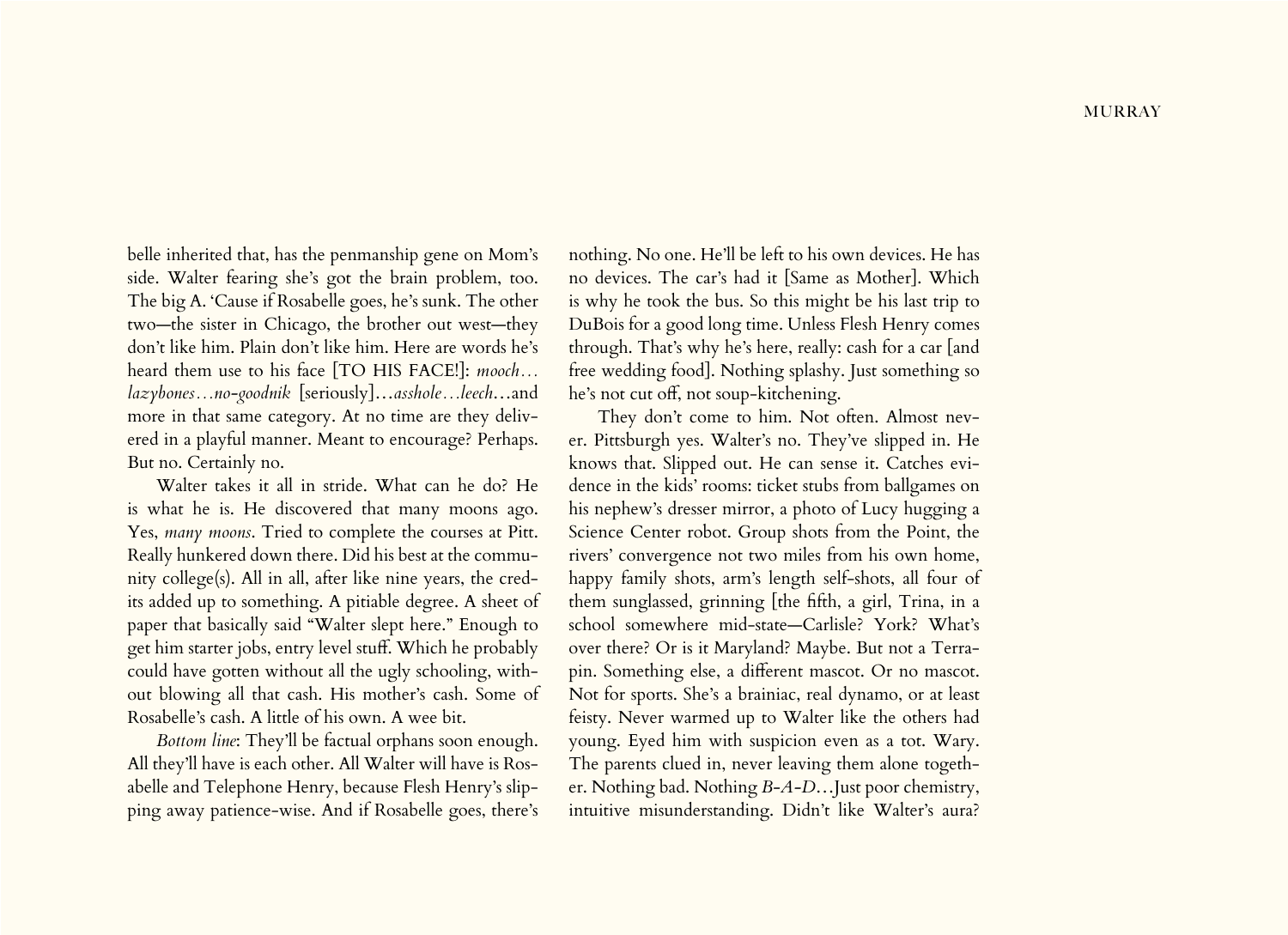His orangora? Might have been it. So Trina's left the roost, won't be back, not with her brains, not to DuBois, that's for sure. So there's Rosabelle, her little girl gone, managing the two tykish leftovers, managing Mumsy, their palatial home. Well, not palatial. But big. Cavernous. Echoey's better. Yeah, echoey. But filled with stuff. Homey stuff. Family furniture from generations past, a dinette set from the house they all grew up in—chocolate brown table with three extra leafs; china cabinet with Mom's old crystal, her rooster plates; and that sturdy buffet, at least as long as Walter flat out, end cabinets he used to hide in. *Hide in*! Before the spurt. Well before that. When Dad was around, but Walter could never picture those days. Can't recall. Tries very hard. Often. Stares at old photos to compare features, sees little to connect them except the stupid nose. The pudgy nose. And maybe the eyes—the basic brown eyes, just diametered enough not to be called beady, but just barely. Dad was five-six. Mom a couple more than that, a couple less now. None of the siblings much beyond her. Crazy. *Crazy*! that he should stretch out like this without a precedent.

But back to Pops, good-looking guy. Smiling always. Squeezing whoever's in photos with him. Holding firm. Serious love. For Mom, for Rosabelle, for neighbors and dogs. Brows angled high, the points almost touching, teeth glimmering. Glistening. Despite the menthols that did him in. *Just like that*. One day eating Swiss steak while the races were on, the next day living in a hospital after a casual visit to his doc. Walter supposedly there when the news hit. Too young to remember, too young to summon watching DaDa shrivel and die. He tries to remember the grip the man had, his arms around Walter's shoulders, his neck, like in the photos. It just doesn't come. It just won't come. Walter pretends it does. Imagines the heft and security of Father's beefy forearms, the millworker's forearms. The heat of his smoky breath. Anything…Nothing.

## DINNER WITH ROSABELLE AND FAMI-LY, LOOKING FOR AN OPENING TO ASK FOR CASH. REAL CASH. HEFTY CASH.

Walter opens his eyes around ten. The house is still and humid. The second floor a furnace of sunlight, and Walter under a top sheet and bedspread. The mattress soaked [not from *THAT*]. He's up and opens a window. Kind of a breeze, but mostly just hot. Not comfortable at all. He goes right to the shower, cleans up. Screws the shave. Doesn't need to anyway. Rarely does…just lucky like that. Dresses in a cream triple X polo shirt that Rosa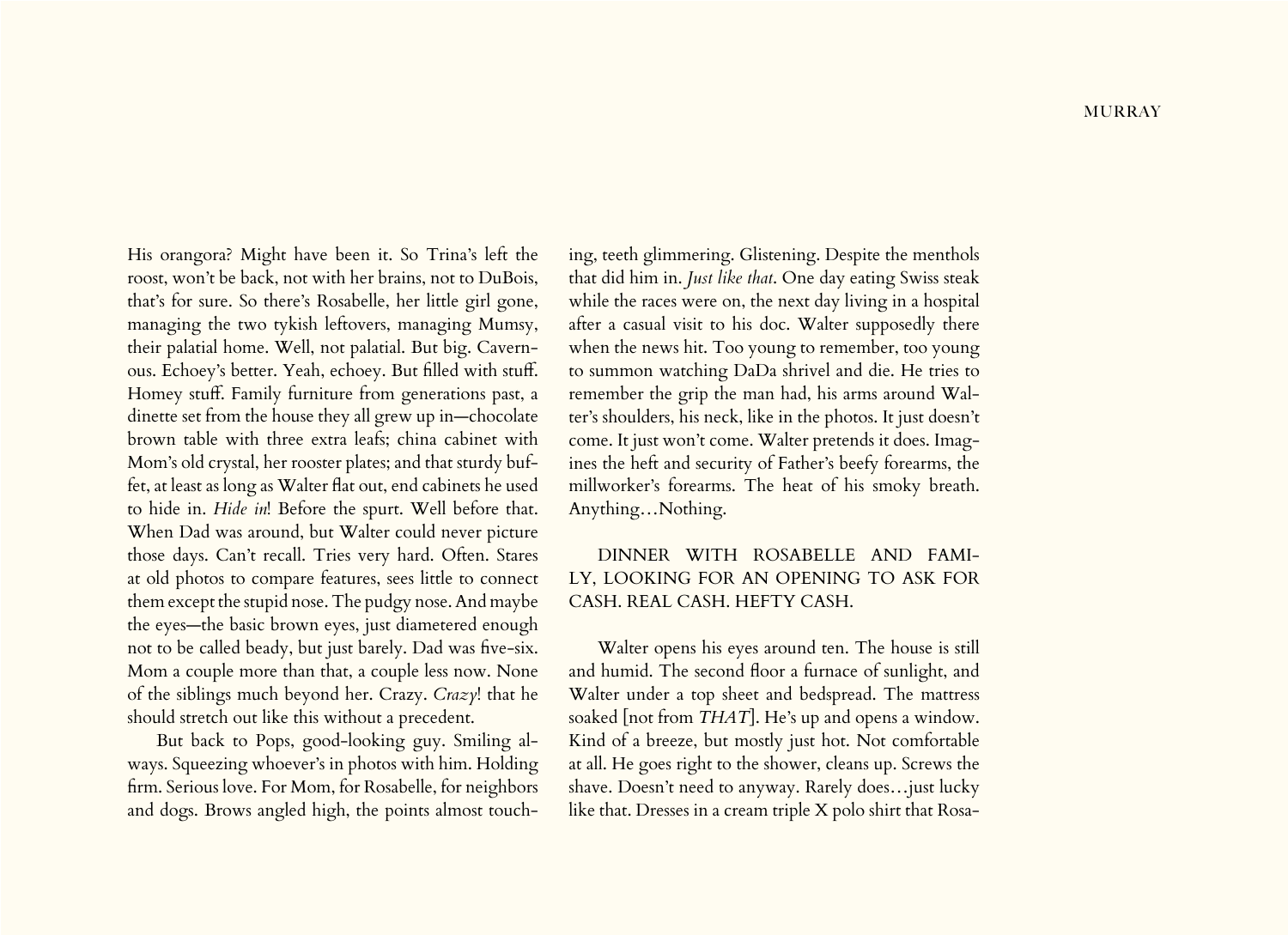belle bought him a dozen birthdays ago. Extra long. Just right. Tucks it into navy blue shorts, buckles in. Giant sneakers he's also had forever. They don't wear down because Walter doesn't tax them.

Downstairs, no one. A note on the kitchen table, the familiar handwriting. Rosabelle's mark: "At 9 o'clock mass. Wal-Mart afterward. Mom's later? Help yourself to the eggs." He does. Eight of them. Figures she's getting more or she wouldn't have insisted. Scrambled, like his waking thoughts this morning. Like always. The bus will leave at four. And what's he going back to? A rabid super. A notice on his door. A gasping car needing brakes and four new tires and a catalytic *converticonstimulusomnidetriculator*.

How to ask for money. Does he sit them both down— Rosabelle and Flesh Henry together? Or just Rosabelle? On the bus to DuBois Friday night he performed the calculations. He wrote it all out in the margins of the PennWest route schedule. He was thorough, built in some breathing room. Get the phone back on so potential employers can track him down—*but don't answer strange calls*! Pay six months ahead on the rent *after* paying the three months behind. Repair car—or trade up for something functional, reliable [cheap but leggy]. Load up the utilities. Stock the fridge, the cupboards. Get a new dress shirt, a sportcoat. Maybe even a whole suit. There could be more. *Lots more*! But he stopped there. Just enough to give the appearance of normalcy, to eliminate some sweat, the pulsating chest.

He could add in more for a Russian wife, a youthful import who knows how to cook. Who could look past his shortcomings and make him a passionate man. A lover. Something he's never been. *Anything* he's never been. He could toss in a house so he'd never fear eviction, a yard to stretch out in, grass to mow proudly, a barbecue in the back. A place his family might want to visit. Even the sister in Chicago, the younger brother out west. The insults would stop. The calling a spade a spade. Besides, they'll need each other when Ma goes. *Any second now*. More than ever. Tighter connections. Links to their past. *Come on, guys. Bygones…bygones…*

There's an envelope in Flesh Henry's sock drawer. Cash there. *REAL* cash. Why they invented the mint. A few of these won't be missed. Maybe one of each. Or two. Or three. How many's this? Still nearly as thick as when he picked it up. Sure it is. He'll never notice. *Convince yourself.*

In the closet, Rosabelle's side, a jewelry box. In it, jewelry. Genuine gold? Silver? How is Walter to know? He's no expert. So much of it, so many styles, compart-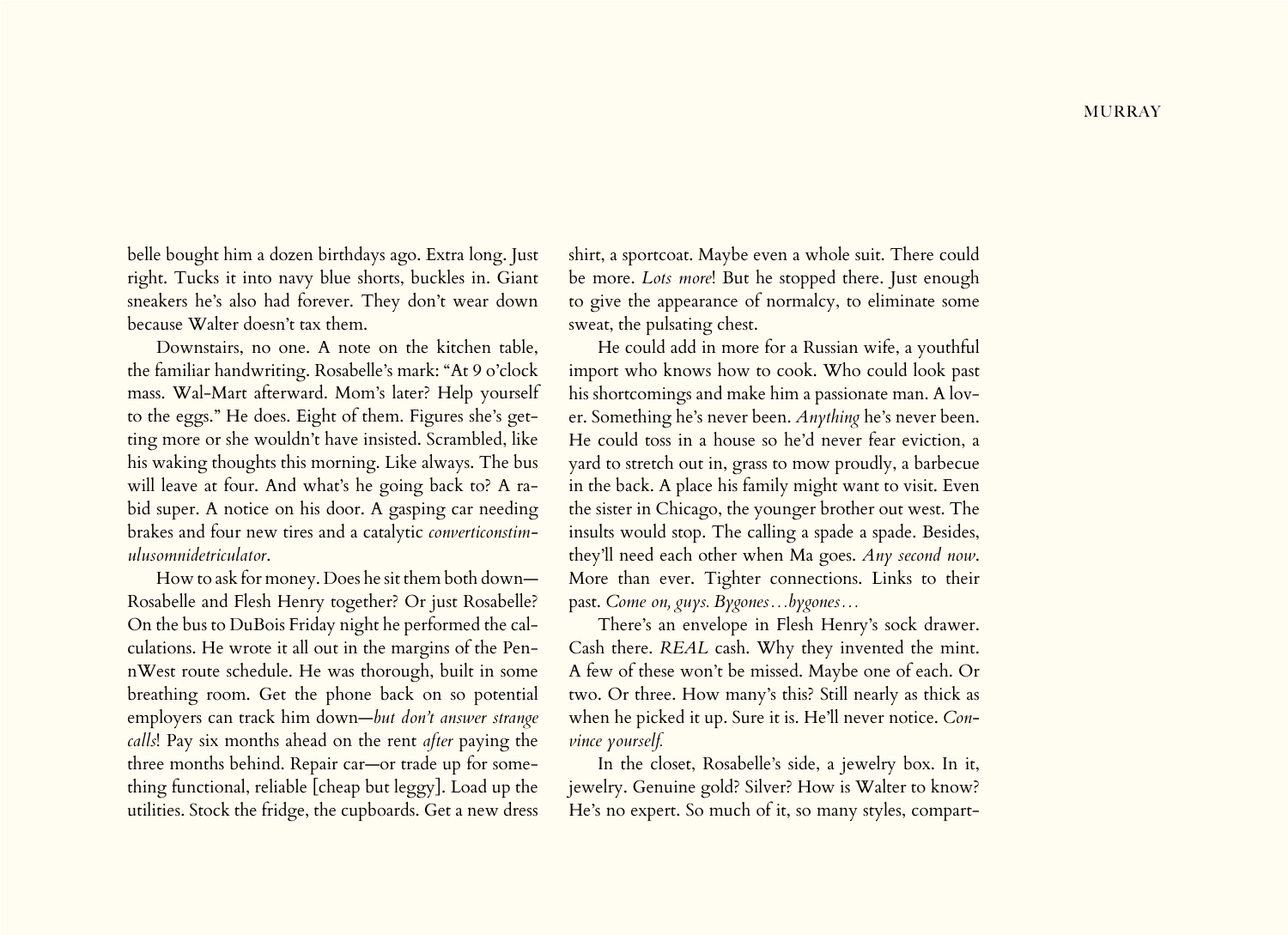ments. Shivers considering the Egyptian bib, the one that just might do it. Runs his fingertips over the nubbles of gold, the lapis seas. Glorious. *They let the little snitch wear this*?! Pockets something lighter that he untangles from the rest. A more modest necklace. Okay, done. What's that? Not *real* diamonds. Couldn't be…examines the bracelet. Battles his conscience. Looks for something similar. Nothing like it. Puts it back. Grabs three other pieces instead, his hands suddenly taking charge, scooping on their own, dispossessed from his mind. Earrings, anklets, a strand of pearls. Or marbles. What is all this? The broker will know.

Walter without a choice now. His pockets over-jangled, his heart thumpety-thump. On the way out, after packing his wedding clothes and cramming down more food, he stuffs a couple of ancient rooster plates in his knapsack, just yanks them out of the china cabinet like they won't be missed, like they belong to him, too. *Okay, he can kinda make a case for that, but*…All they are is old. Can't be worth a damn. But they scream of Momma, of her doting over them, protecting them through his childhood. *Don't use my good plates! Those aren't for food*. Ugly roosters, red and green. Barely roosters at all. Too sketchy. But okay, okay, not for food. *Geez*!

Waiting for the bus (there's just one departure on Sundays), Walter feels the full weight of his frame. He is not ashamed of his thievery, only nervous that Flesh Henry's car might find him first. Hours to go yet, so where else could he be if he's not at the house, not at Mother's? Have you seen my brother-in-law? *Big flame-headed guy with no purpose, a sackful of loot? Yet another fucking garter that won't amount to beans?*

He loiters in the nearby woods, just beyond the parking lot, peeks out from the trees. Nibbles on soda crackers he had jammed into his pockets. Squirts down a mini box of cherry-flavored Juicy Juice. Gnats can't be shaken. Ants on his socks. Plagued by all things tiny and fearless. Around the corner, an Arby's. When he's really hungry (which is now, but he's got to stay hidden), maybe around three, he'll slink over there—*Hah! Slink!*—and grab some takeout. Five roast beefs for as many bucks, a special plastered in the windows. Just what he needs. He might be recognized, but it's a risk he'll take when his stomach churns. It'll be a long ride back to Pittsburgh if he doesn't snag a meal. Not awful awful long. Just empty, the last thing he wants to feel when he slips back. He needs to be strong when he returns to the city, caloried enough to withstand the mental assault of his station there.